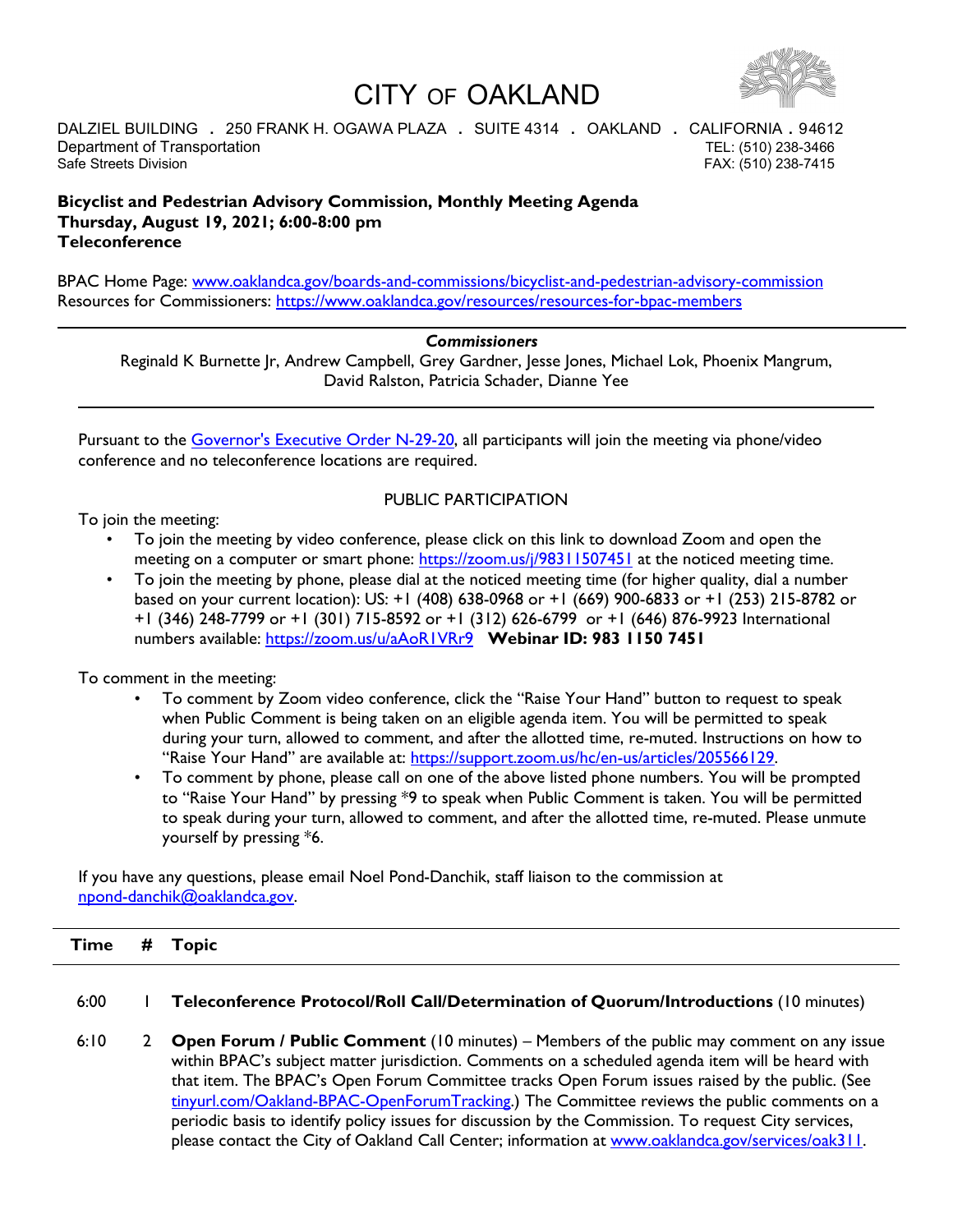- 6:20 3 **Approval of meeting minutes** *Attachment* (5 minutes) Seek motion to adopt the July 2021 BPAC minutes.
- 6:25 4 **Recent Bicyclist and Pedestrian Related Crashes** (5 minutes) – Vice Chair Schader [\(patricias.oakland@gmail.com\)](mailto:patricias.oakland@gmail.com) will lead the commission in a discussion of recent bicyclist and pedestrian related crashes in Oakland.
- 6:30 5 **Paving Plan** (25 minutes) – Sarah Fine (stine@oaklandca.gov), Paving Program Manager, will provide the regular BPAC update regarding the status of the 2019 3-Year Paving Plan. For more info on the plan, see [https://www.oaklandca.gov/resources/2019-paving-plan.](https://www.oaklandca.gov/resources/2019-paving-plan)
- 6:55 6 **Mayor's Office Presentation on I-980 Redevelopment Project** (20 minutes) – Warren Logan [\(wlogan@oaklandca.gov\)](mailto:wlogan@oaklandca.gov), Policy Director of Mobility and Interagency Relations, will discuss the potential redevelopment project to remove/cap Interstate-980. The Mayor's Office has completed a partnership study with the Urban Leaders Fellowship program to develop an equitable engagement strategy. The Mayor's Office and the Oakland DOT plan to meet with Caltrans District 4 project managers to identify ways to align with the State DOT's 'Vision 980' project which will develop right of way concepts and alternatives for Interstate-980. Finally, Warren will share details about the Mayor's Office's State and Federal advocacy for programming grant funds for the I-980 redevelopment and affordable housing.
- 7:15 7 **E-Scooter Locking Policy Change Proposal** (15 minutes) – Kerby Olsen [\(kolsen@oaklandca.gov\)](mailto:kolsen@oaklandca.gov), OakDOT New Mobility Supervisor, will lead a discussion of proposed changes to E-scooter parking rules. He will be joined by representatives from shared E-scooter Operators in Oakland.
- 7:30 8 **Strategic Planning Update** *Attachment* (10 minutes) BPAC Chair Andrew Campbell [\(andygc1x@gmail.com\)](mailto:andygc1x@gmail.com) and BPAC Vice Chair Patricia Schader [\(patricias.oakland@gmail.com\)](mailto:patricias.oakland@gmail.com) will lead a discussion about building relationships with city council members and with neighborhood councils (also known as NCPCs). The August 2021 Neighborhood Council meeting information and BPAC Strategic Plan are included in this packet and a map of neighborhood council areas (i.e., police beats) can be found at [http://gisapps1.mapoakland.com/policedistricts/.](http://gisapps1.mapoakland.com/policedistricts/)
- 7:40 9 **Committee Report Back** *Attachment* (10 minutes) – Committees of the BPAC will provide brief updates to the Commission. A list of active committees is included in the agenda packet and at [https://www.oaklandca.gov/resources/bicyclist-and-pedestrian-advisory-commission-bpac-committees](https://www.oaklandca.gov/resources/bicyclist-and-pedestrian-advisory-commission-bpac-committees-and-liaisons)[and-liaisons.](https://www.oaklandca.gov/resources/bicyclist-and-pedestrian-advisory-commission-bpac-committees-and-liaisons)
- 7:50 10 **Three-month agenda look-ahead, suggestions for meeting topics, announcements**  *Attachment* (10 minutes)

க் To request disability-related accommodations or to request an ASL, Cantonese, Mandarin or Spanish interpreter, please email [npond-danchik@oaklandca.gov](mailto:npond-danchik@oaklandca.gov) or call (510) 238-4753 or 711 (for Relay Service) at least five (5) working days before the meeting.

Si desea solicitar adaptaciones relacionadas con discapacidades, o para pedir un intérprete en español, Cantones, Mandarín o de lenguaje de señas (ASL) por favor envié un correo electrónico a [npond-danchik@oaklandca.gov](mailto:npond-danchik@oaklandca.gov) o llame al (510) 238-4753 o al 711 para servicio de retransmisión (Relay Service) por lo menos cinco (5) dias hábiles antes de la reunión. Gracias.

需要殘障輔助設施, 手語, 西班牙語, 粵語或國語翻譯服務, 請在會議前五個工作天電郵 <u>npond-</u>

<u>[danchik@oaklandca.gov](mailto:npond-danchik@oaklandca.gov) </u>或致電 (510) 238-4753 或 7I I (電話傳達服務). 請避免塗搽香氛產品, 參加者可能對化學成 分敏感.

Để yêu cầu các phương tiện hỗ trợ phục vụ người khuyết tật hoặc yêu cầu thông dịch viên ASL, tiếng Quảng Đông,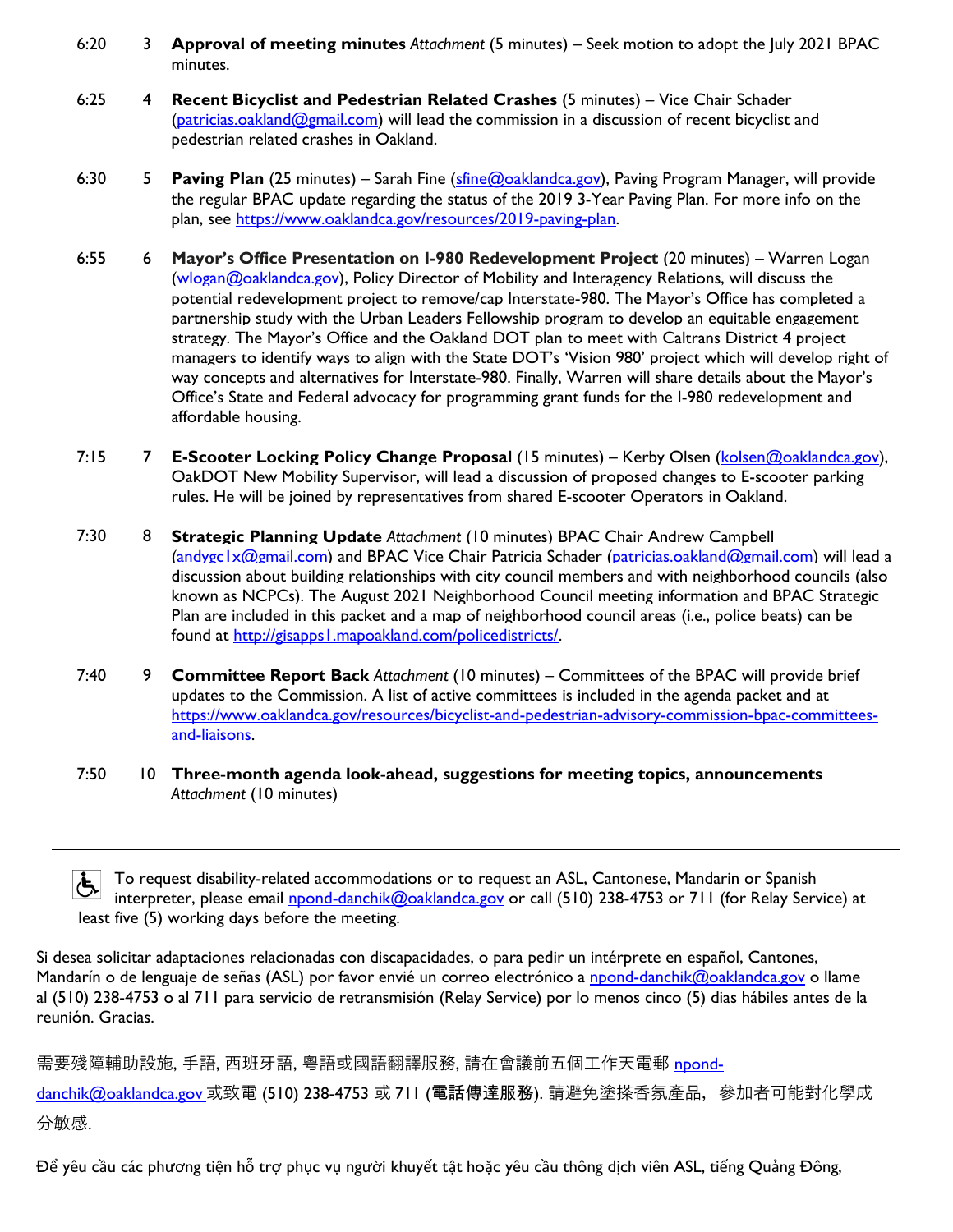tiếng Quan Thoại hoặc tiếng Tây Ban Nha, vui lòng gửi email đến địa chỉ <u>[npond-danchik@oaklandca.gov](mailto:npond-danchik@oaklandca.gov)</u> hoặc gọi đến số 711 (với Dịch vụ Tiếp âm) ít nhất năm (5) ngày làm việc trước khi cuộc họp diễn ra.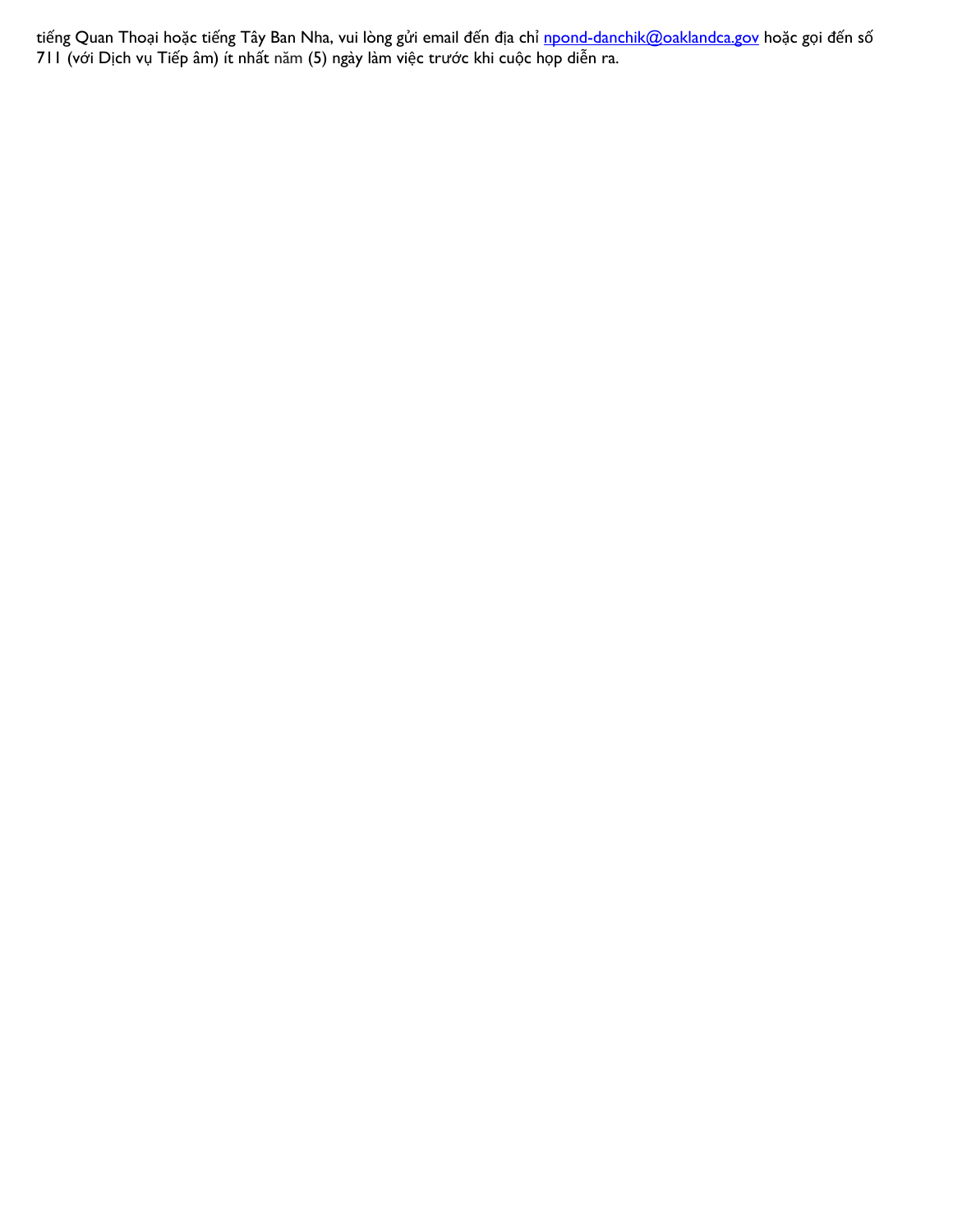

**City of Oakland, Bicyclist & Pedestrian Advisory Commission DRAFT Minutes from the July 15, 2021 meeting** *Teleconference*

**CITY OF OAKLAND** 

Meeting agenda at [https://cao-94612.s3.amazonaws.com/documents/July-2021-BPAC-Meeting-Agenda](https://cao-94612.s3.amazonaws.com/documents/July-2021-BPAC-Meeting-Agenda-resized.pdf)[resized.pdf.](https://cao-94612.s3.amazonaws.com/documents/July-2021-BPAC-Meeting-Agenda-resized.pdf)

Meeting called to order at 6:01 pm by BPAC Chair Andy Campbell.

# **Item 1. Roll Call/Determination of Quorum/Introductions**

At roll call, quorum was established with eight commissioners present (X). One commissioner arrived shortly after roll call (x).

| Commissioners                 | Present |
|-------------------------------|---------|
| Reginald K Burnette Jr        | х       |
| Andrew Campbell (Chair)       | х       |
| <b>Grey Gardner</b>           | x       |
| Mike Lok                      | x       |
| Jesse Jones                   | x       |
| Phoenix Mangrum               | x       |
| David Ralston                 | x       |
| Patricia Schader (Vice-Chair) | x       |
| Dianne Yee                    | x       |

Introductions were made.

- Other attendees: Arthur Bart-Williams, Dave Campbell, Danielle Dynes, Tom Holub, Rion Manning, Jian Pei, Waylon So, Midori Tabata, Bike East Bay, telephone caller
- Staff: Pierre Gerard, Kerby Olsen, Jason Patton, Noel Pond-Danchik, Jennifer Stanley, KTOP

#### **Item 2. Open Forum / Public Comment**

- Dave Campbell announced that City Council voted unanimously to implement protected bike lanes on Telegraph Ave, and he thanked the BPAC for their unanimous vote in support of this project. He also acknowledged Waylon So and Jian Pei, interns with Bike East Bay, who will be working on San Leandro's Bancroft Ave project.
- Ms. Asada Olugbala was disappointed to have City Council vote for the protected bike lanes on Telegraph Ave in the KONO neighborhood, against the recommendation of OakDOT and the Department of Race & Equity. She applauded OakDOT for speaking up for the needs of black and brown people, and she noted that BPAC should have supported the staff recommendation against the protected bike lanes.

#### **Item 3. Approval of meeting minutes**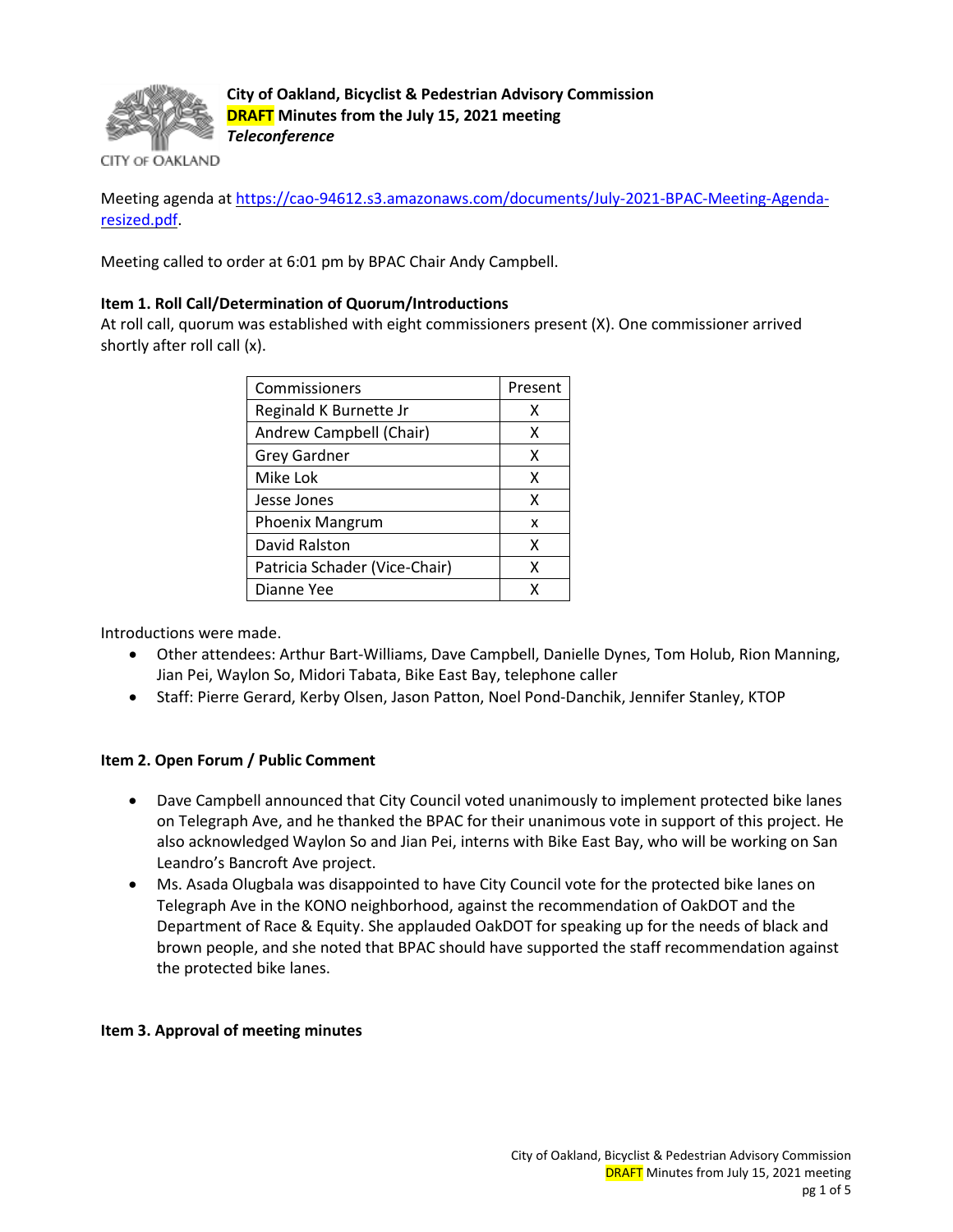$\rightarrow$  A motion to *adopt the Bicyclist & Pedestrian Advisory Commission meeting minutes from June 17, 2021* was made (Schader), seconded (Burnette), and approved by consent. Adopted minutes online at [www.oaklandbikes.info/BPAC.](http://www.oaklandbikes.info/BPAC)

# **Item 4. Recent Bicyclist and Pedestrian Related Crashes**

Vice Chair Schader led the commission in a discussion of recent bicyclist and pedestrian related crashes in Oakland. On 5/27/21, a female pedestrian was severely injured by a driver at 10th St and Harrison St. On 6/28/2021, a Black female pedestrian was severely injured by a driver at Bancroft Ave and Church St. Additional detail on these crashes was included in the agenda packet under Announcements. In response to a comment at the June BPAC meeting, Commissioner Schader is seeking ways to track pedestrian and bicyclist crashes in addition to the fatal crashes that are currently being monitored.

Summary of Discussion:

- An Oakland resident was struck and killed while riding his bicycle in Hayward on Tennyson Rd.
- The driver who struck and killed a pedestrian on Park Blvd on 5/9/21 was arrested. A 7/9/21 article in the San Francisco Chronicle provided insight on the crash and the arrest, as well as on the victim and his family [\(https://www.sfchronicle.com/bayarea/article/A-Piedmont-wealth-manager-who](https://www.sfchronicle.com/bayarea/article/A-Piedmont-wealth-manager-who-allegedly-left-his-16299763.php)[allegedly-left-his-16299763.php\)](https://www.sfchronicle.com/bayarea/article/A-Piedmont-wealth-manager-who-allegedly-left-his-16299763.php).

Speakers other than commissioners: Robert Prinz, Jason Patton

# **Item 5. Electric Bike Library and Zero Emissions Vehicle Plan**

Kerby Olsen, New Mobility Supervisor at OakDOT, introduced the Zero Emission Vehicle (ZEV) Action Plan and the upcoming Electric Bike Library. Topics explored in the ZEV Plan include the installation of electric vehicle chargers in the public right of way, increasing access to e-bikes and e-scooters, and encouraging cargo bike delivery services. The Electric Bike Library is a grant-funded, \$1,000,000 project to purchase 500 electric bicycles and make them available for medium- or long-term rental at low cost through existing bike shops and bike programs. Join the ZEV e-mail list at [www.tinyurl.com/zevsurvey2.](http://www.tinyurl.com/zevsurvey2) Learn more about the ZEV Action Plan at [www.tinyurl.com/zevplan.](http://www.tinyurl.com/zevplan) A copy of the presentation is attached to these minutes.

Summary of Discussion:

- Speakers expressed excitement and support for the e-bike lending library.
- All the e-bikes will be allowed on all of Oakland's bikeways. (Some types of e-bikes have restrictions on their use, per criteria established by California law.)
- Consider the needs of unhoused people, and that they have ways to check out and charge e-bikes. Libraries could be a location for charging.
- Consider connecting Laney College and Merritt College with electric vehicles. Zero emission shuttles will be part of the planning effort, exploring possible routes and vehicles.
- It would be exciting to promote and support the fabrication of e-bikes in Oakland.
- The e-bike library is seeking a good price on the e-bikes by purchasing in quantity.
- Discussion is underway with the Scraper Bike Team to use The Shed at the Martin Luther King Jr Branch Library as a possible site for checking out e-bikes. Other branch libraries and recreation centers are also possibilities, as is the East Oakland Collective as a possible a partner. Staff welcome suggestions for organizations OakDOT could partner with to provide checkout locations.
- Ensure there is a site in District 7 for checking out bikes.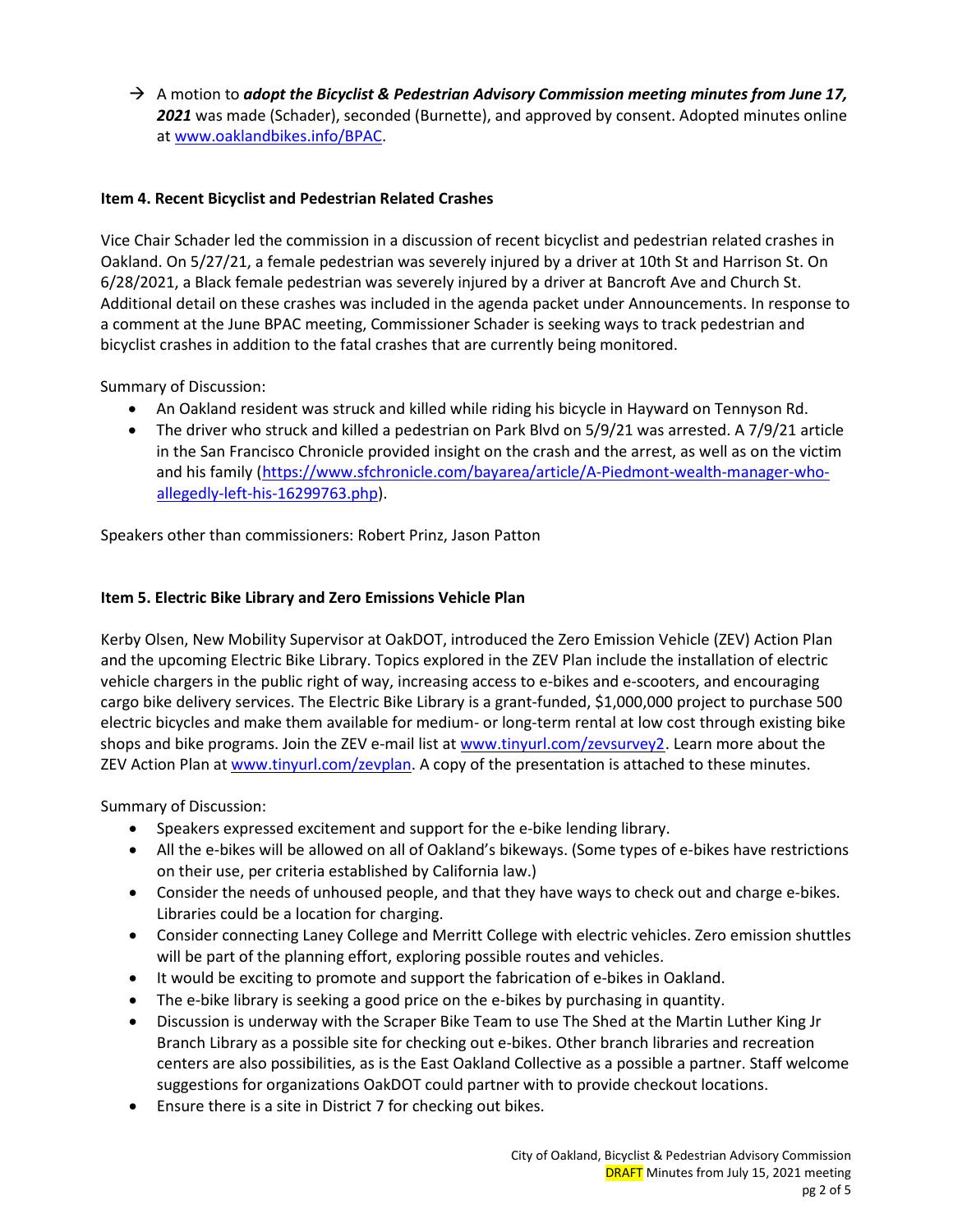- OakDOT is seeking input on the parameters of the program. How long should checkouts be for? What should be the price, and are their tiers to the pricing? These decisions have tradeoffs, for example, as a longer checkout period would result in fewer bikes being available at any particular time.
- Bike East Bay can be a resource for bicycle training with the new e-bike library.
- The e-bike library budget includes funding for workforce development, building the skills of bike mechanics in the shops where bikes could be checked out.
- OakDOT staff will be working through how to handle e-bikes being stolen which will happen. There is a need for some form a revenue stream to allow for repairs and the replacement of bikes.
- When checking out an e-bike, people should be held accountable for taking care of it. However, this accountability should not prevent low-income people from using the service, or from penalizing them if bikes are damaged or stolen for reasons beyond their control.
- The e-bike library will complement the current bike share system by having longer rental periods and for offering multiple types of bikes.

Speakers other than commissioners: Robert Prinz, Dave Campbell, Jason Patton, Waylon So

# **Item 6. Bike Plan Update**

Bicycle and Pedestrian Program staff Jennifer Stanley and Pierre Gerard summarized progress implementing the projects and programs in "Let's Bike Oakland," the citywide bike plan adopted in July 2019 [\(https://www.oaklandca.gov/resources/bicycle-plan\)](https://www.oaklandca.gov/resources/bicycle-plan). The presentation was attached to the meeting agenda. See the portfolio of bicycle facilities maps at [www.oaklandbikemaps.info.](http://www.oaklandbikemaps.info/)

Summary of Discussion:

- More attention should be given to how "low stress" bikeways are defined. As Oakland starts to have a lot of bikeways, the quality of bikeways is becoming increasingly important.
- The Bike Plan does make assumptions regarding how stress relates to bikeway types, and OakDOT staff are working on a level of traffic stress (LTS) model to more capture the quality of bikeways.
- The work on bike parking and bicycle wayfinding is notable and provide solid examples for other jurisdictions to excel in this work.
- The recently adopted Neighborhood Bike Route Implementation Guide [\(https://cao-](https://cao-94612.s3.amazonaws.com/documents/OaDOT_NBR_Guidance.pdf)[94612.s3.amazonaws.com/documents/OaDOT\\_NBR\\_Guidance.pdf\)](https://cao-94612.s3.amazonaws.com/documents/OaDOT_NBR_Guidance.pdf) is a useful design resource to shape the implementation of upcoming neighborhood bike routes. These guidelines should also be applied retroactively to projects completed before the Guide was completed.

Speakers other than commissioners: Dave Campbell, Robert Prinz, Jason Patton

# **Item 7. BPAC Commissioner Outreach**

BPAC Chair Andy Campbell provided an overview of the BPAC recruitment process for 2022, led a discussion on outreach, and requested volunteers and a motion to create a recruitment committee. A document detailing the status of current commissioners' terms and the recruitment process was attached to the meeting agenda.

Summary of Discussion: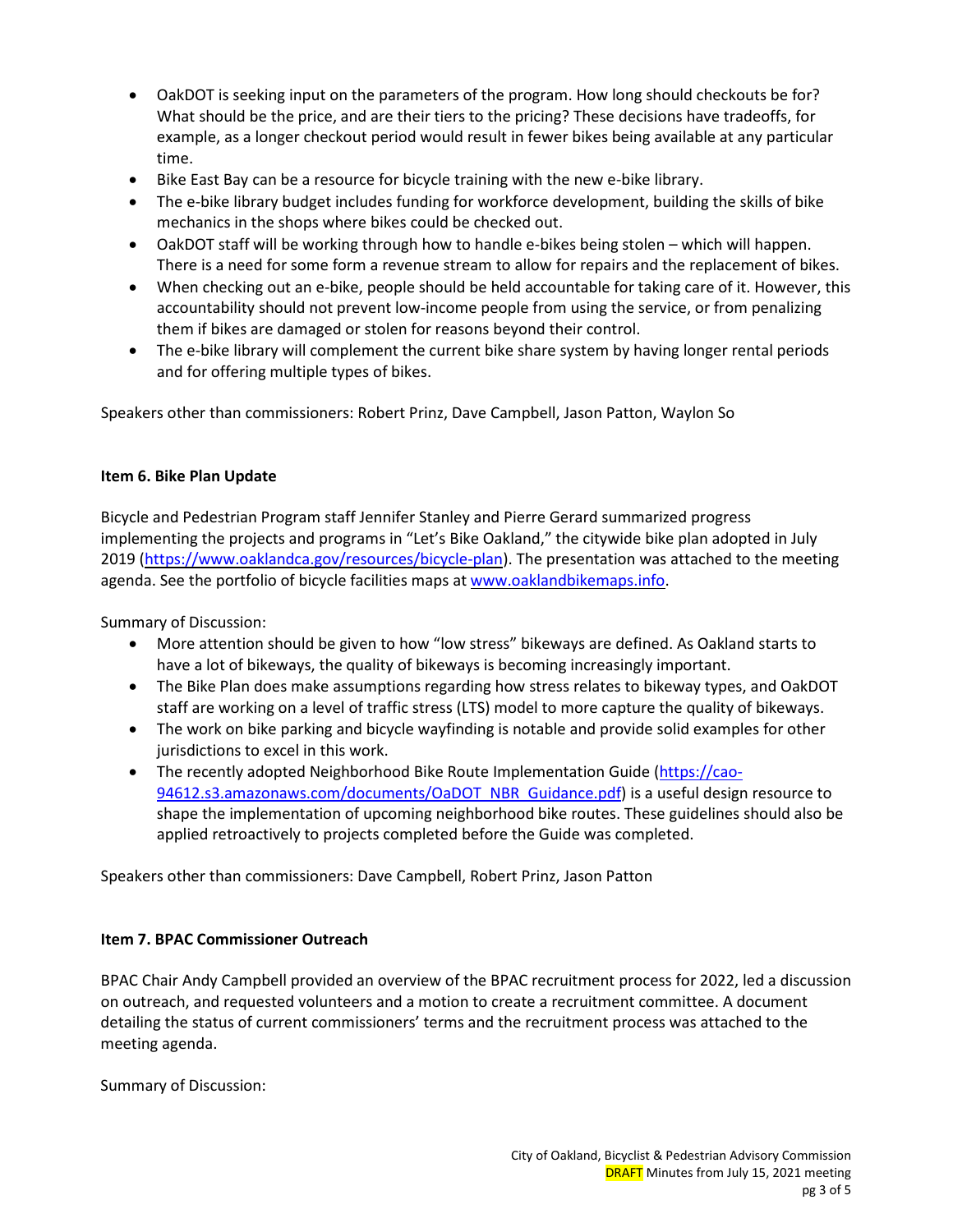- Commissioner Jones announced her resignation from the Commission, as she is moving out of Oakland and will no longer be eligible to serve as a Commissioner.
- Chair Campbell presented Commissioner Jones with a proclamation from the Mayor in honor of her service.
- Jason Patton explained how BPAC's enabling ordinance staggers the terms of the nine commissioners such that three terms conclude at the end of each calendar year. Recruiting new commissioners begins in July with applications typically due in early September. This allows time for the Recruitment Committee to bring a recommendation to the BPAC's October meeting. The BPAC's recommendation is then forward to the Mayor who selects commissioners that are confirmed by City Council in November/December. This timing allows new commissioners to be seated in time for the January meeting.
- Commissioners Schader, Burnette, and Mangrum volunteered to serve on the Recruitment Committee, as did Midori Tabata.
- → A motion to *create a BPAC Commissioner Recruitment Committee* was made (Campbell), seconded (Jones), and approved by consent.

Speakers other than commissioners: Midori Tabata

# **Item 8. Committee Report Back**

Committees of the BPAC provided brief updates to the Commission. A list of active committees was included in the agenda packet and is available at [www.oaklandca.gov/resources/bicyclist-and-pedestrian](http://www.oaklandca.gov/resources/bicyclist-and-pedestrian-advisory-commission-bpac-committees-and-liaisons)[advisory-commission-bpac-committees-and-liaisons.](http://www.oaklandca.gov/resources/bicyclist-and-pedestrian-advisory-commission-bpac-committees-and-liaisons)

Summary of Discussion:

- Infrastructure Committee: Commissioner Yee shared that their next meeting will be Thursday, 8/5, and they are working to schedule a presentation on the 14<sup>th</sup> St Active Transportation Program (ATP) Grant project in downtown. The Committee is working to improve coordination with the Mayor's Commission on Persons with Disabilities.
- Bicyclist Pedestrian Police Relations Committee: Commissioner Mangrum shared that members of the committee met on June 28 with leadership from the Police Department and from OakDOT. The Committee received a positive response from the Police Department in seeking opportunities to collaborate on rides they already do. A follow-up meeting is scheduled for tomorrow, July 16.
- Legislative Committee: Commissioner Gardner reported that BPAC submitted a letter of support on AB 43 to the State Legislature. The bill would allow for reduced speed limits in specific circumstances.
- Open Forum Committee: Midori Tabata reported that the Committee did extensive background research on the project that was to build a sidewalk along Caldecott Ln, but ultimately did not due to lack of funding. This research was shared with the Open Forum speaker who raised the concern.

Speakers other than commissioners: Midori Tabata

#### **Item 9. Three-month look-ahead, suggestions for meeting topics, announcements**

#### *Three-month look-ahead*

• A three-month lookahead was included in the agenda packet.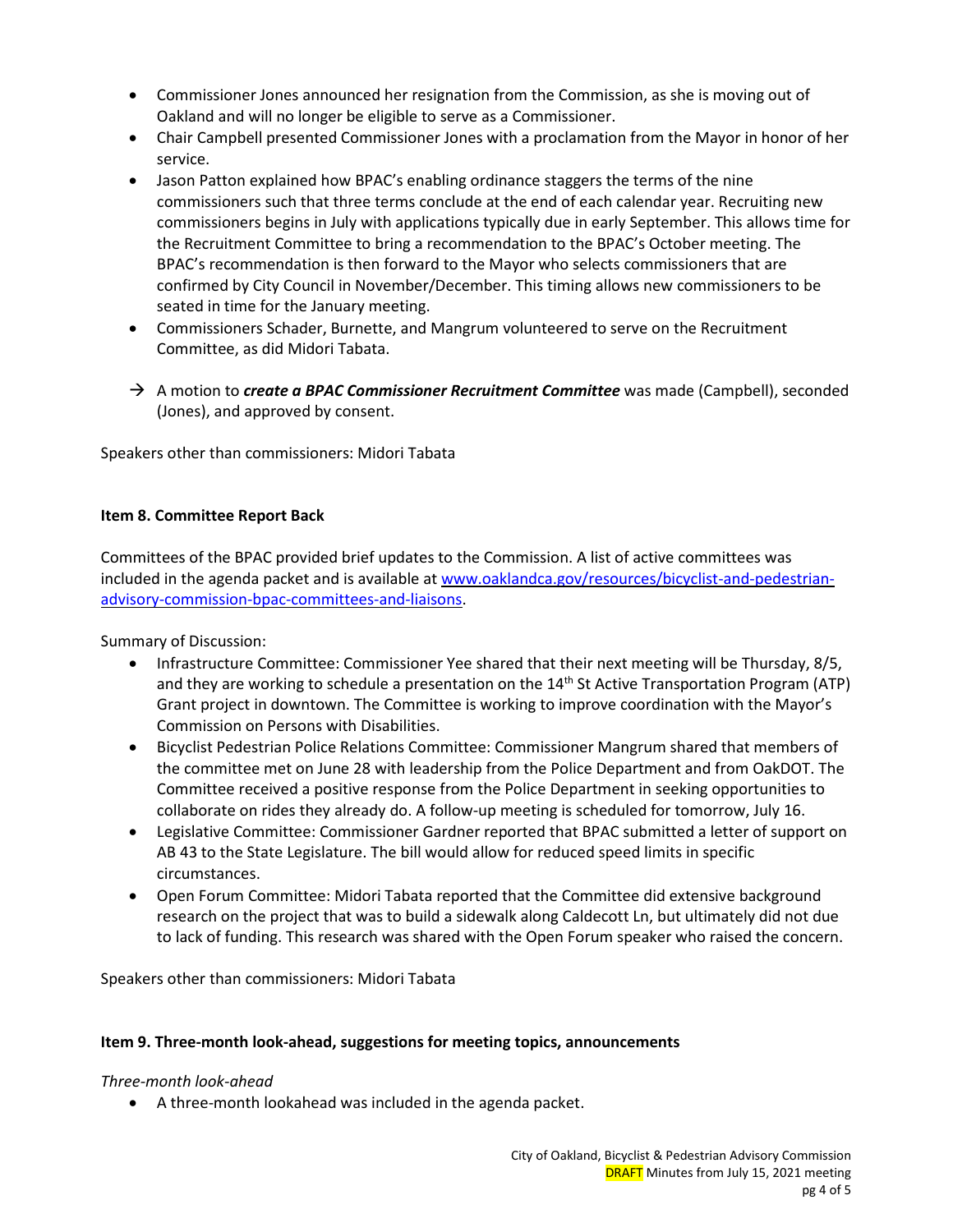# *Suggestions for meeting topics*

- Safe bike routes to transit (suggested by Burnette)
- Slow Streets Program (suggested by Gardner, Campbell)

### *Announcements*

- Announcements were included in the agenda packet.
- OakDOT received grants from the Alameda County Transportation Commission (ACTC) 2022 CIP process for three projects: West Oakland Transit Improvements; 14<sup>th</sup> St Safe Routes in the City; and the East Bay Greenway (Seminary Ave to 75<sup>th</sup> Ave). For more information, see the detailed Announcement in the agenda packet.

Meeting adjourned at 8:02 pm.

# **Attachments** *(to be appended to adopted minutes)*

• Electric Bike Library and Zero Emissions Vehicle Plan - Presentation

Minutes recorded by Jason Patton, Bicycle & Pedestrian Program Supervisor, emailed to meeting attendees for review on Tuesday, July 20, 2021 with comments requested by 5pm, Tuesday, August 2, 2021 to [NPond-](mailto:NPond-Danchik@oaklandca.gov)[Danchik@oaklandca.gov.](mailto:NPond-Danchik@oaklandca.gov) Revised minutes will be attached to the August 2021 meeting agenda and considered for adoption at that meeting.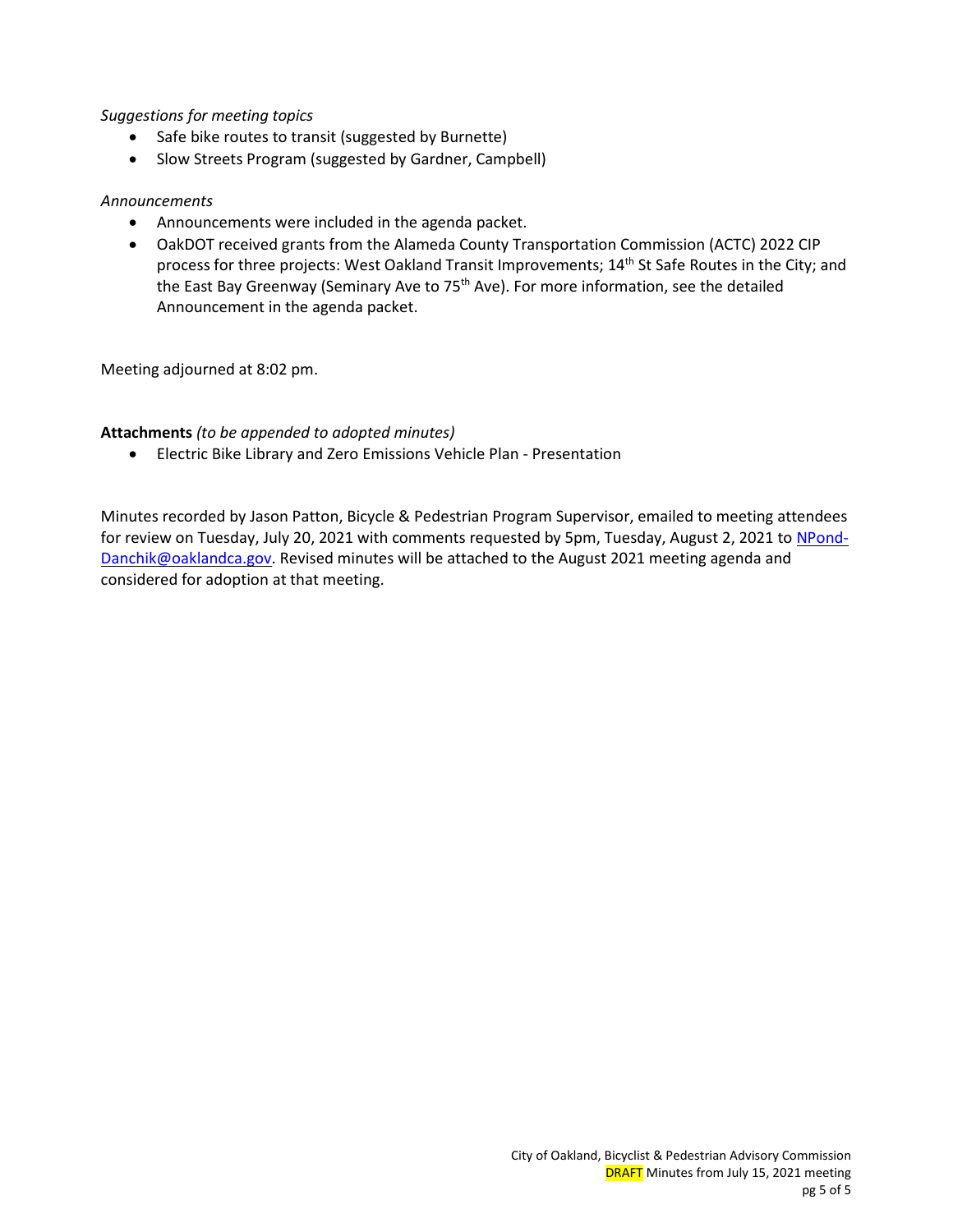| <b>Beat</b>            | <b>Neighborhood Council Meeting Day</b> | Time               | <b>Neighborhood Council Name</b>                               | <b>Neighborhood Services Coordinator (NSC)</b>             |
|------------------------|-----------------------------------------|--------------------|----------------------------------------------------------------|------------------------------------------------------------|
| 1X                     | Tuesday, August 24th                    | 6:15pm             | Jack London                                                    | Brenda Ivey 238-3091 bivey@oaklandca.gov                   |
| 3X                     | Thursday, August 19th                   | 11:00am            | Asian Advisory Committee on Crime<br>*Note: Not a NCPC meeting | Asian Advisory Committee on Crime<br>aaccoakland@gmail.com |
| 3X                     | Wednesday, August 18th                  | 2:00pm             | Chinatown NCPC                                                 | Lisa Dieng 238-3102 Idieng@oaklandca.gov                   |
| 3Y                     | Wednesday, August 18th                  | 7:00 <sub>pm</sub> | Old Oakland Neighbors                                          | Brenda Ivey 238-3091 bivey@oaklandca.gov                   |
| $4\mathrm{\mathsf{X}}$ | Wednesday, August 4th                   | 6:30pm             | Uptown/Gold Coast NCPC                                         | Brenda Ivey 238-3091 bivey@oaklandca.gov                   |
| 2X/5X                  | Thursday, August 5th                    | 6:30pm             | Lowell/Acorn & Five on the West Side                           | Felicia Verdin 238-3128<br>fverdin@oaklandca.gov           |
| 2Y/5Y                  | Thursday, August 12th                   | 6:30pm             | <b>Prescott NCPC</b>                                           | Felicia Verdin 238-3128<br>fverdin@oaklandca.gov           |
| 6X                     | Thursday, August 26th                   | 6:00pm             | Beat 6 Advocates                                               | Felicia Verdin 238-3128<br>fverdin@oaklandca.gov           |
| 10X                    | Wednesday, August 18th                  | 6:30pm             | Golden Gate                                                    | Brenda Ivey 238-3091 bivey@oaklandca.gov                   |
| 10Y                    | Wednesday, August 25th                  | 6:00 <sub>pm</sub> | 10Y Neighborhood Council                                       | Brenda Ivey 238-3091 bivey@oaklandca.gov                   |
| 11X                    | Tuesday, August 10th                    | 7:00 <sub>pm</sub> | <b>Shattuck NCPC</b>                                           | Brenda Ivey 238-3091 bivey@oaklandca.gov                   |
| 12X                    | Plz contact A. Moore                    | 6:30pm             | <b>Temescal Neighbors</b>                                      | Angela Moore 238-6822<br>amoore@oaklandca.gov              |
| 12Y/13X                | Thursday, August 12th                   | 7:00 <sub>pm</sub> | Greater Rockridge NCPC                                         | Angela Moore 238-6822<br>amoore@oaklandca.gov              |
| 13Y                    | Thursday, August 26th                   | 7:00pm             | North Hills-Public Safety Committee                            | Angela Moore 238-6822<br>amoore@oaklandca.gov              |
| 13Z                    | Thursday, August 5th                    | 5:30pm             | Montclair Neighborhood Council (MNC)                           | Angela Moore 238-6822<br>amoore@oaklandca.gov              |
| 14Y/16X                | Wednesday, August 18th                  | 6:30pm             | <b>Grand Lake Neighbors</b><br>www.grandlakeneighbors.org      | Jason Wallace 238-6927<br>jwallace@oaklandca.gov           |
| 16Y                    | Wednesday, August 4th                   | 7:30pm             | Glenview Neigh. Assoc.<br>www.glenviewneighbors.com            | Judith Christopher 238-6566<br>jchristopher@oaklandca.gov  |
| 17X/Y                  | Wednesday, August 11th                  | 7:00 <sub>pm</sub> | Neighborhood Coalition for<br>Peace and Community              | Jason Wallace 238-6927<br>jwallace@oaklandca.gov           |
| 22X                    | Tuesday, August 10th                    | 7:00 <sub>pm</sub> | 22X Neighborhood Crime<br><b>Prevention Council</b>            | Felicia Verdin 238-3128<br>fverdin@oaklandca.gov           |
| 20X/23X/24X            | Wednesday, August 18th                  | 6:30pm             | <b>Fruitvale Unity</b>                                         | Ana Martinez 238-7683<br>amartinez@oaklandca.gov           |
| 24Y                    | Wednesday, August 18th                  | 7:00pm             | Allendale Park Community Council                               | Araina Richards 238-7619<br>arichards@oaklandca.gov        |
| 25X                    | Wednesday, August 11th                  | 7:00 <sub>pm</sub> | Laurel/Redwood/Leona Heights NCPC                              | Lisa Dieng 238-3102 Idieng@oaklandca.gov                   |
| 27X                    | Wednesday, August 25th                  | 7:00pm             | Melrose-High Hopes                                             | Araina Richards 238-7619<br>arichards@oaklandca.gov        |
| 27Y                    | Thursday, August 26th                   | 6:30pm             | Rainbow                                                        | Judith Christopher 238-6566<br>jchristopher@oaklandca.gov  |
| 30X                    | Thursday, August 12th                   | 6:00 <sub>pm</sub> | 66-82<br>www.beat30X.org                                       | Judith Christopher 238-6566<br>jchristopher@oaklandca.gov  |
| 30Y                    | Wednesday, August 25th                  | 6:30pm             | Eastmont<br>www.eastmontbeat30y.org                            | Judith Christopher 238-6566<br>jchristopher@oaklandca.gov  |
| 31X                    | Wednesday, August 25th                  | 9:00am             | <b>Coliseum Business Alert</b>                                 | Araina Richards 238-7619<br>arichards@oaklandca.gov        |
| 32X                    | Thursday, August 19th                   | 6:30pm             | 32X NCPC                                                       | Judith Christopher 238-6566<br>jchristopher@oaklandca.gov  |
| 33X/34X                | Wednesday, August 11th                  | 6:00pm             | Beat 33X/34X Neighborhood Improvement<br>Council               | Ana Martinez 238-7683<br>amartinez@oaklandca.gov           |
| 35X                    | Wednesday, August 11th                  | 7:00pm             | 35X NCPC                                                       | Judith Christopher 238-6566<br>jchristopher@oaklandca.gov  |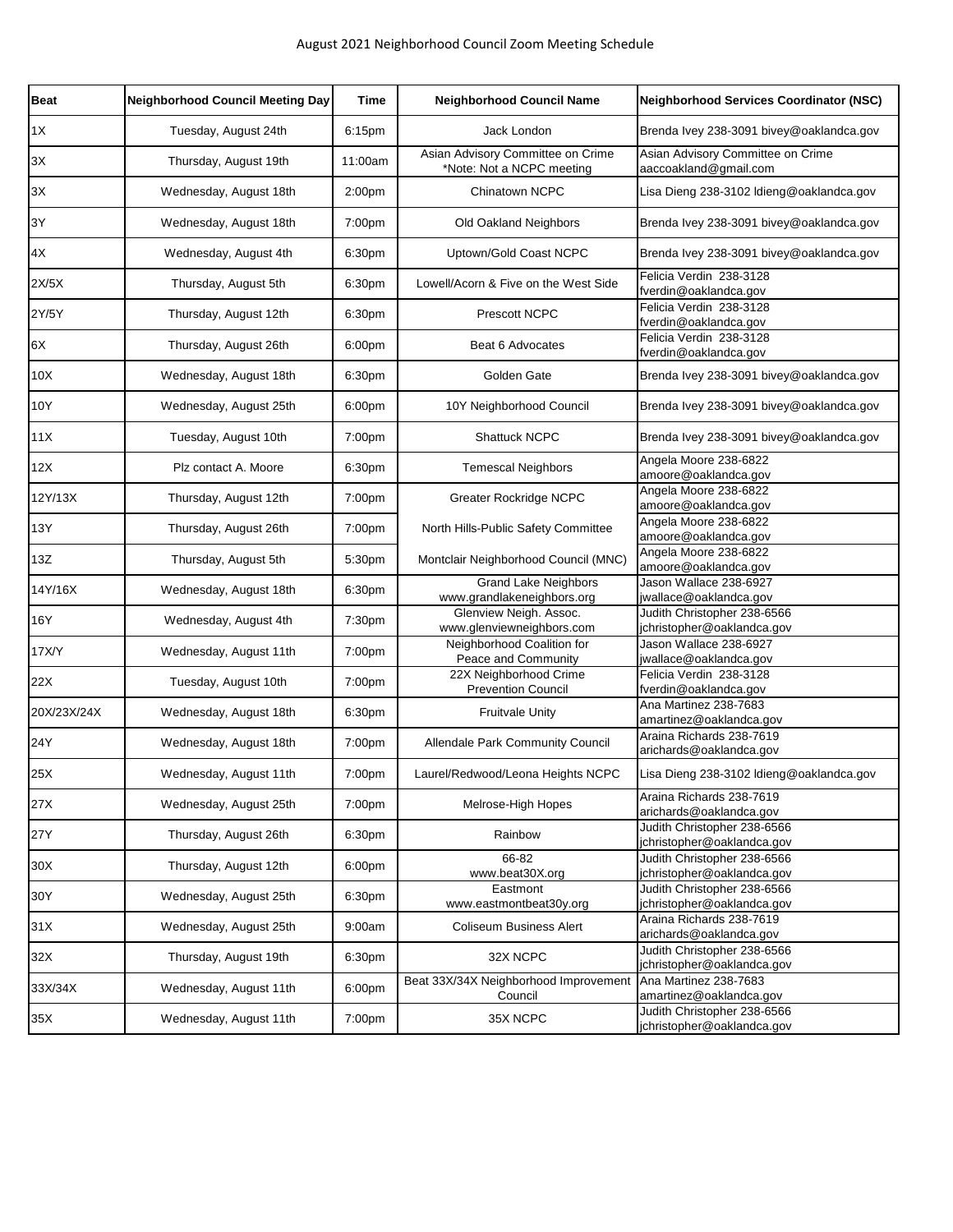# **City of Oakland Bicyclist and Pedestrian Advisory Commission Strategic Plan Goals for 2021**

February 2021

For the BPAC Strategic Plan 2021, the work of the BPAC was divided into four general goals, each with a corresponding set of tasks.

H.

|          | Goal 1: Be strong advocates for bicycle and pedestrian safety.                                                                                                                                        |                 |                                           |                 |                              |  |  |
|----------|-------------------------------------------------------------------------------------------------------------------------------------------------------------------------------------------------------|-----------------|-------------------------------------------|-----------------|------------------------------|--|--|
| Ta<br>sk | <b>Task Description</b>                                                                                                                                                                               | <b>Assigned</b> | Committee Commissioner<br><b>Assigned</b> | <b>Progress</b> | <b>Issues/Barriers/Notes</b> |  |  |
|          | <b>Specific Tasks</b>                                                                                                                                                                                 |                 |                                           |                 |                              |  |  |
| 1.1      | Finalize safety prioritization legislation<br>for Council                                                                                                                                             | Legislative     |                                           |                 |                              |  |  |
| 1.2      | Draft proposed legislation on school<br>zone speed limit authority                                                                                                                                    | Legislative     |                                           |                 |                              |  |  |
|          | Support the relaunch and rebrand<br>OakDOT's Vision Zero focused on<br>1.3 design and equity. Invite staff working<br>on the initiative to present at BPAC on<br>community and staff concerns.        |                 |                                           |                 |                              |  |  |
|          | <b>Ongoing Tasks</b>                                                                                                                                                                                  |                 |                                           |                 |                              |  |  |
|          | Create standing item on BPAC agenda<br>to get updates on bicycle and<br>1.a   pedestrian safety from the last month<br>(specifically accidents and fatalities<br>involving cyclists and pedestrians). |                 |                                           |                 |                              |  |  |
| 1.b      | Advocate for permanent Slow Streets<br>and Essential Places improvements.                                                                                                                             |                 |                                           |                 |                              |  |  |
| 1.c      | Provide input to the Reimagining<br>Public Safety Task Force.                                                                                                                                         |                 |                                           |                 |                              |  |  |
|          |                                                                                                                                                                                                       |                 |                                           |                 |                              |  |  |

| Goal 2: Be a conduit for information on bicycle and pedestrian projects. |                                                                                                                                                                                                                                                                                                                               |                                     |                                 |                 |                                                                                                                                                                                                                                                                                                                            |  |  |
|--------------------------------------------------------------------------|-------------------------------------------------------------------------------------------------------------------------------------------------------------------------------------------------------------------------------------------------------------------------------------------------------------------------------|-------------------------------------|---------------------------------|-----------------|----------------------------------------------------------------------------------------------------------------------------------------------------------------------------------------------------------------------------------------------------------------------------------------------------------------------------|--|--|
| <b>Ta</b><br>lsk                                                         | <b>Task Description</b>                                                                                                                                                                                                                                                                                                       | <b>Committee</b><br><b>Assigned</b> | Commissioner<br><b>Assigned</b> | <b>Progress</b> | <b>Issues/Barriers/Notes</b>                                                                                                                                                                                                                                                                                               |  |  |
|                                                                          | <b>Specific Tasks</b>                                                                                                                                                                                                                                                                                                         |                                     |                                 |                 |                                                                                                                                                                                                                                                                                                                            |  |  |
|                                                                          | Invite OakDOT to present on<br>Performance Measures methodology<br>associated with Complete Streets<br>work, including the summary of the<br>2.1 performance measures items outlined<br>in the the 2013 Complete Streets<br>Resolution, as well as a summary of<br>the Equity Score criteria from<br>OakDOT's Strategic Plan. |                                     |                                 |                 | Items from the<br><b>Complete Streets</b><br>Resolution in 2013:<br>1) Establishing specific<br>performance measures<br>pertaining to Complete<br><b>Streets</b><br>2) Collecting and<br>updating data to<br>evaluate measure on a<br>regular basis<br>3) Making the results of<br>Complete Street<br>performance analyses |  |  |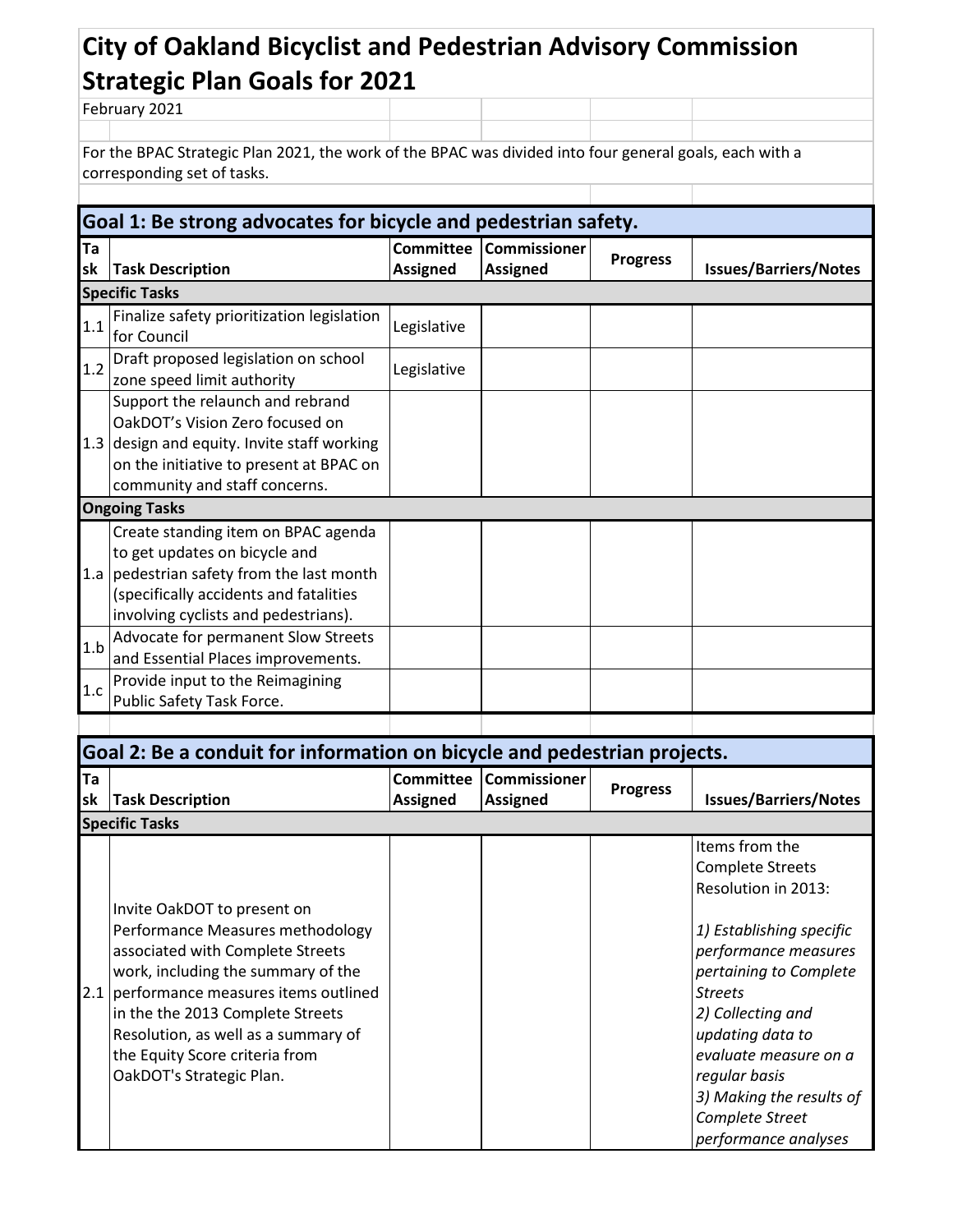|     |                                                                                                                                                                                                                            |                                                                   | available publicly as<br>completed.                                                                                                                                       |
|-----|----------------------------------------------------------------------------------------------------------------------------------------------------------------------------------------------------------------------------|-------------------------------------------------------------------|---------------------------------------------------------------------------------------------------------------------------------------------------------------------------|
| 2.2 | Invite project managers to present on<br>projects post-construction evaluation.<br>Select two projects to have a<br>presentation on before June<br>(potentially 90th Avenue and/or<br>Foothill Avenue rapid response fix). |                                                                   | How is OakDOT<br>evaluating?<br>How has this impacted<br>speeds?<br>How has this impacted<br>traffic volume?<br>How has this impacted<br>bike/ped users comfort<br>level? |
|     | <b>Ongoing Tasks</b>                                                                                                                                                                                                       |                                                                   |                                                                                                                                                                           |
| 2.a | Get status update on Bike Plan and<br>Pedestrian Plan every three months.                                                                                                                                                  |                                                                   |                                                                                                                                                                           |
| 2.b | Highlight the Infrastructure<br>Committee's review of projects during<br>main BPAC meetings and promote<br>their meeting summaries.                                                                                        |                                                                   |                                                                                                                                                                           |
| 2.c | Get periodic updates on Major<br>Development Project from<br>Department of Planning and highlight<br>the most bike/ped relevant projects<br>for Infrastructure Committee to review<br>and provide comments.                | Department<br>of Planning<br>to present at<br>February<br>meeting |                                                                                                                                                                           |

### **Goal 3: Encourage equity driven investments and policies and advocate for the bicycle and pedestrian community. Ta Committee Commissioner Assigned Progress Issues/Barriers/Notes**

| sk  | <b>Task Description</b>                                                                                                                                                                                                                                                                                                                                                                                                                                                                                                                                   | <b>Assigned</b> | <b>Assigned</b> | יטי ימיי | <b>Issues/Barriers/Notes</b> |  |
|-----|-----------------------------------------------------------------------------------------------------------------------------------------------------------------------------------------------------------------------------------------------------------------------------------------------------------------------------------------------------------------------------------------------------------------------------------------------------------------------------------------------------------------------------------------------------------|-----------------|-----------------|----------|------------------------------|--|
|     | <b>Specific Tasks</b>                                                                                                                                                                                                                                                                                                                                                                                                                                                                                                                                     |                 |                 |          |                              |  |
| 3.1 | Work with OakDOT, Sustainability<br>Department, and Department of<br>Planning to align bicycle and<br>pedestrian equity goals and guidelines<br>into the updated City General Plan<br>(transportation network maps, and<br>identifying equity gaps for funding)<br>and Environmental Justice Element<br>(transit and access to public facilities<br>mandated sections). This involvement<br>with BPAC will also help align the Bike<br>Plan, the ECAP, and the General Plan<br>policies and plans in regards to Bicycle<br>and Pedestrian infrastructure. |                 |                 |          |                              |  |
|     | Parking - work on developing policy<br>3.1 recommendation on parking is not a<br>priority on Oakland streets.                                                                                                                                                                                                                                                                                                                                                                                                                                             |                 |                 |          |                              |  |
|     | <b>Ongoing Tasks</b>                                                                                                                                                                                                                                                                                                                                                                                                                                                                                                                                      |                 |                 |          |                              |  |
| 3.a | Continue to use BPAC blog as a<br>community engagement tool.                                                                                                                                                                                                                                                                                                                                                                                                                                                                                              |                 |                 |          |                              |  |
|     | 3.b Prioritize safety needs in East Oakland.                                                                                                                                                                                                                                                                                                                                                                                                                                                                                                              |                 |                 |          |                              |  |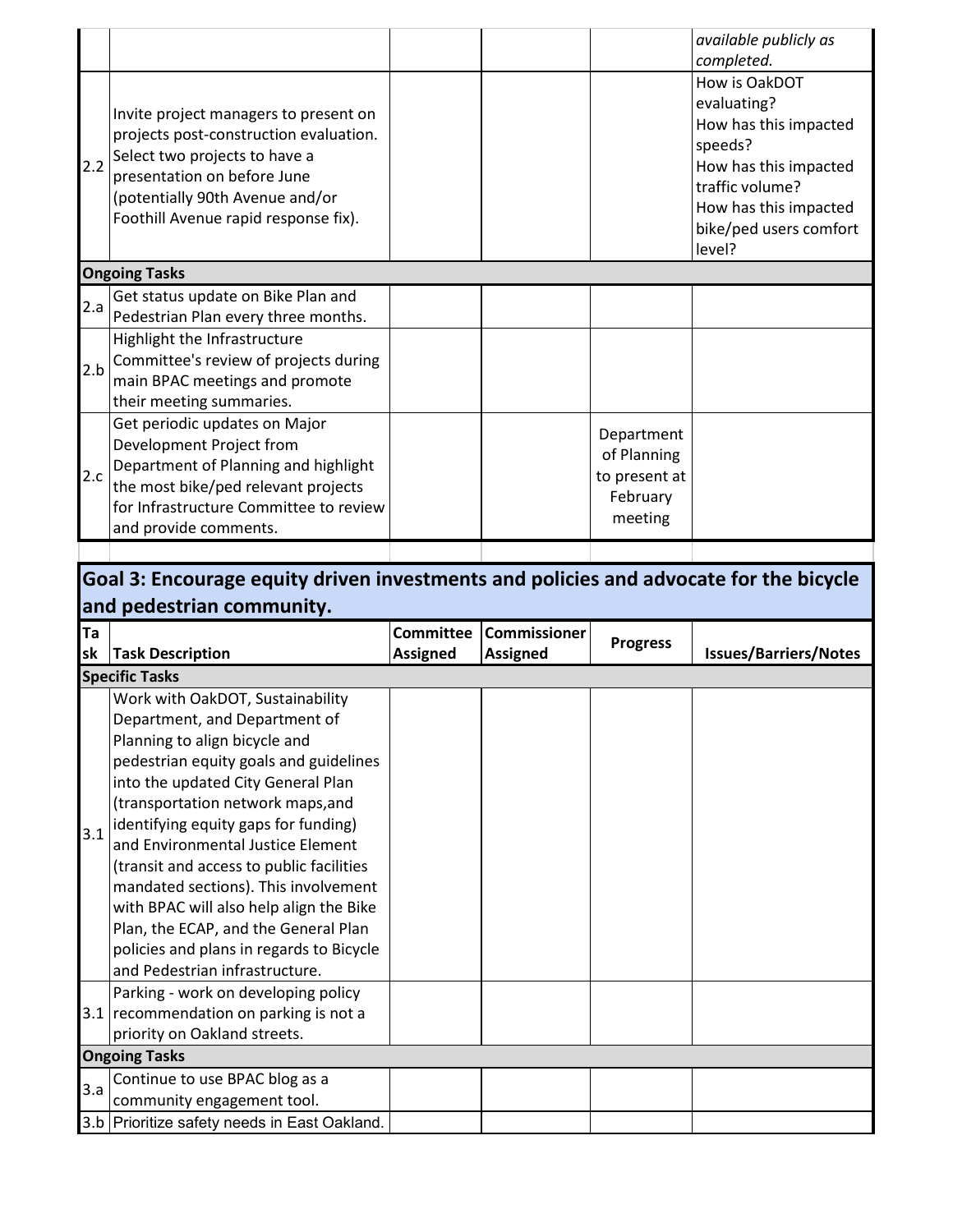|          | Attract grants for pilot Bicycle and<br>3.c Pedestrian equity infrastructure<br>projects in Oakland                                                                     |                                     |                                        |                 |                                                                                                                                                                                                                                        |
|----------|-------------------------------------------------------------------------------------------------------------------------------------------------------------------------|-------------------------------------|----------------------------------------|-----------------|----------------------------------------------------------------------------------------------------------------------------------------------------------------------------------------------------------------------------------------|
| 3.d      | Advocate for community groups to be<br>integrated into OakDOT program and<br>community outreach work (in a paid<br>capacity wherever possible).                         |                                     |                                        |                 | Ask that Bike Plan<br>update presentations<br>provide summary of<br>program initiatives.                                                                                                                                               |
|          |                                                                                                                                                                         |                                     |                                        |                 |                                                                                                                                                                                                                                        |
|          | Goal 4: Build relationships with policymakers and provide feedback on pedestrian and<br>bicycle policy.                                                                 |                                     |                                        |                 |                                                                                                                                                                                                                                        |
| Ta<br>sk | <b>Task Description</b>                                                                                                                                                 | <b>Committee</b><br><b>Assigned</b> | <b>Commissioner</b><br><b>Assigned</b> | <b>Progress</b> | <b>Issues/Barriers/Notes</b>                                                                                                                                                                                                           |
|          | <b>Specific Tasks</b>                                                                                                                                                   |                                     |                                        |                 |                                                                                                                                                                                                                                        |
| 4.1      | Prepare and present an "Introduction<br>to BPAC" including a review of<br><b>Strategic Goals to Public Works</b><br>Committee<br>Establish ongoing inter-agency bicycle |                                     |                                        |                 | This is in the works.<br>Andy, Patricia, and<br>George will meet with<br>Noel Gallo to present<br>the chair's report.                                                                                                                  |
|          | and pedestrian infrastructure working<br>4.2 advisory group with Caltrans (given<br>their new focused Bicycle and<br>Pedestrian investments and plans).                 |                                     |                                        |                 |                                                                                                                                                                                                                                        |
| 4.3      | Establish a regular regional policy<br>meeting on Bicycle and Pedestrian<br>infrastructure plans with MTC and the<br>Bay Area Regional Collaborative                    |                                     |                                        |                 | This will enable us to<br>advocate and stay<br>abreast of developments<br>with Plan Bay Area<br>2050, upcoming National<br>Infrastructure funding,<br>transportation bills; and<br>Statewide urban<br>greening grants and so<br>forth. |
|          | <b>Ongoing Tasks</b>                                                                                                                                                    |                                     |                                        |                 |                                                                                                                                                                                                                                        |
| 4.a      | Provide updates on specific BPAC<br>efforts with Councilmembers.                                                                                                        |                                     |                                        |                 |                                                                                                                                                                                                                                        |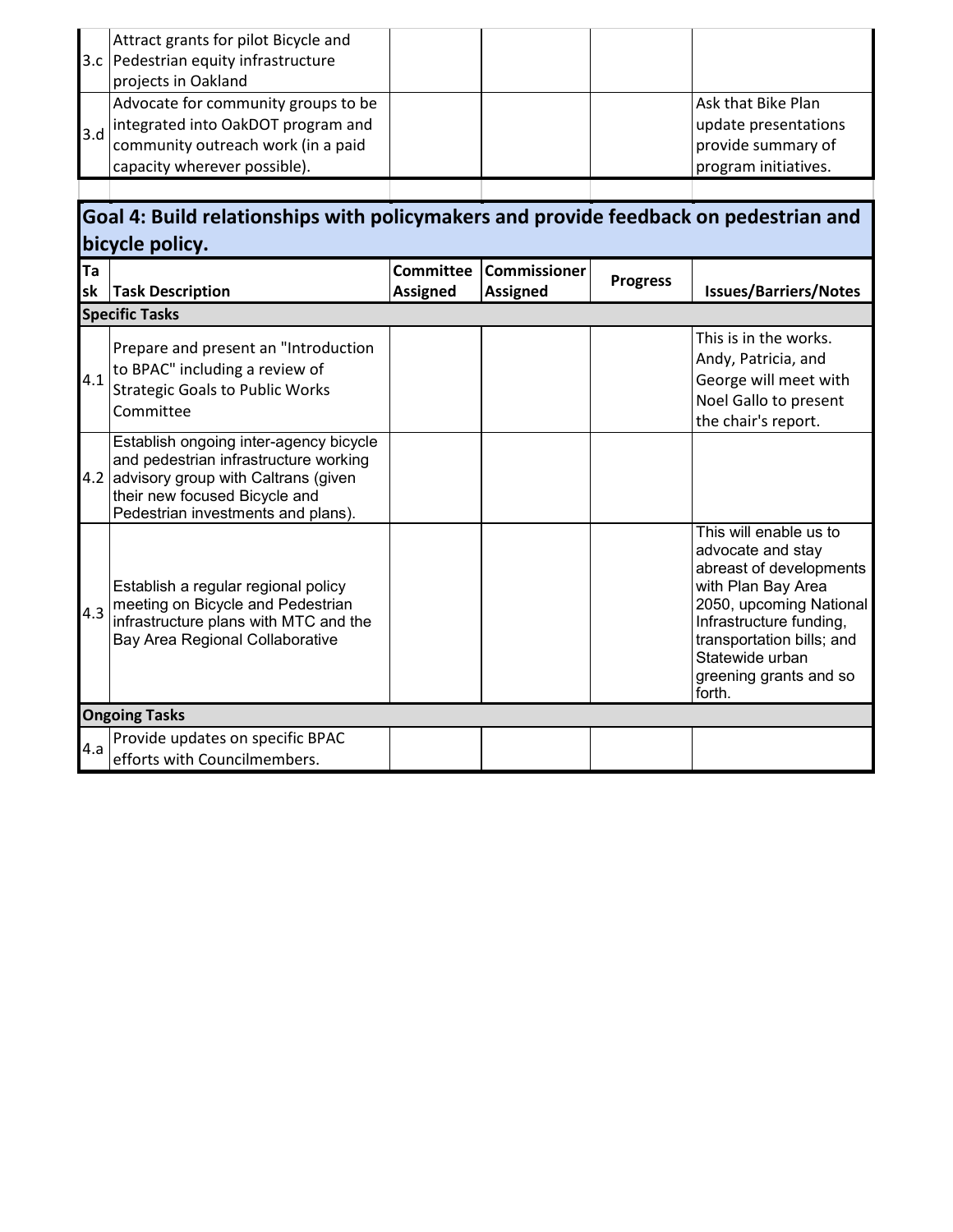# **August 2021 BPAC Agenda Item 9. Committee Report Back Attachment**

For more information on the BPAC's Committees and Liaisons see [https://www.oaklandca.gov/resources/bicyclist-and-pedestrian-advisory-commission-bpac-committees-and](https://www.oaklandca.gov/resources/bicyclist-and-pedestrian-advisory-commission-bpac-committees-and-liaisons)**[liaisons](https://www.oaklandca.gov/resources/bicyclist-and-pedestrian-advisory-commission-bpac-committees-and-liaisons)** 

# **2021 Active BPAC Committees/Task Forces/Liaisons**

| Committee Name /<br><b>Liaison Role</b>                                                        | Date<br>Created | Purpose                                                                                                                     | <b>Commissioners</b>                     | <b>Community Members</b>                                                         |
|------------------------------------------------------------------------------------------------|-----------------|-----------------------------------------------------------------------------------------------------------------------------|------------------------------------------|----------------------------------------------------------------------------------|
| Infrastructure Committee                                                                       | 2/16/17         | Review and comment on the design<br>of projects                                                                             | Burnette Jr,<br>Ralston, Schader,<br>Yee | George Naylor, Robert<br>Prinz, Midori Tabata,<br>Brendan Pittman, John<br>Minot |
| Legislative Committee                                                                          | 6/21/18         | Research and develop policy<br>recommendations for consideration<br>by the BPAC                                             | Gardner, Lok,<br>Mangrum                 | Kenya Wheeler                                                                    |
| Liaison to Affordable<br>Housing & Infrastructure<br><b>Bond Public Oversight</b><br>Committee | 5/17/18         | Monitor Committee activities and<br>report back to the BPAC                                                                 | Ralston                                  |                                                                                  |
| Liaison to Mayor's<br><b>Commission on Persons</b><br>with Disabilities                        | 5/17/18         | Monitor MCPD activities and report<br>back to the BPAC                                                                      | Schader                                  |                                                                                  |
| Open Forum Committee                                                                           | 3/17/16         | Review and analyze comments<br>received during Open Forum                                                                   | Jones, Schader                           | Midori Tabata                                                                    |
| <b>Bicyclist Pedestrian Police</b><br><b>Relations Committee</b>                               | 9/20/18         | Rectify inequitable policing and racial<br>profiling through analysis, dialog, and<br>recommendations                       | Burnette Jr,<br>Gardner, Mangrum         | Tom Holub, George<br>Naylor, Zachary Norris,<br>Kenya Wheeler                    |
| <b>Planning Commission</b><br><b>Review Committee</b>                                          | 1/17/2019       | be a resource to the Planning<br>Commission and provide input on<br>bicycle and pedestrian elements of<br>proposed projects | Burnette.<br>Campbell, Schader           | John Minot, George<br>Naylor, Kenya Wheeler                                      |
| Strategic Plan Taskforce                                                                       | 1/30/2020       | Draft and track the BPAC's Strategic<br>Plans                                                                               | Campbell,<br>Gardner, Jones              |                                                                                  |
| 2022 Recruitment<br>Committee                                                                  | 7/15/2021       | Outreach and recruitment for new<br>BPAC commissioners beginning<br>January 2022                                            | Burnette,<br>Mangrum, Schader            | Midori Tabata                                                                    |

\*Committee Chairs in **bold**